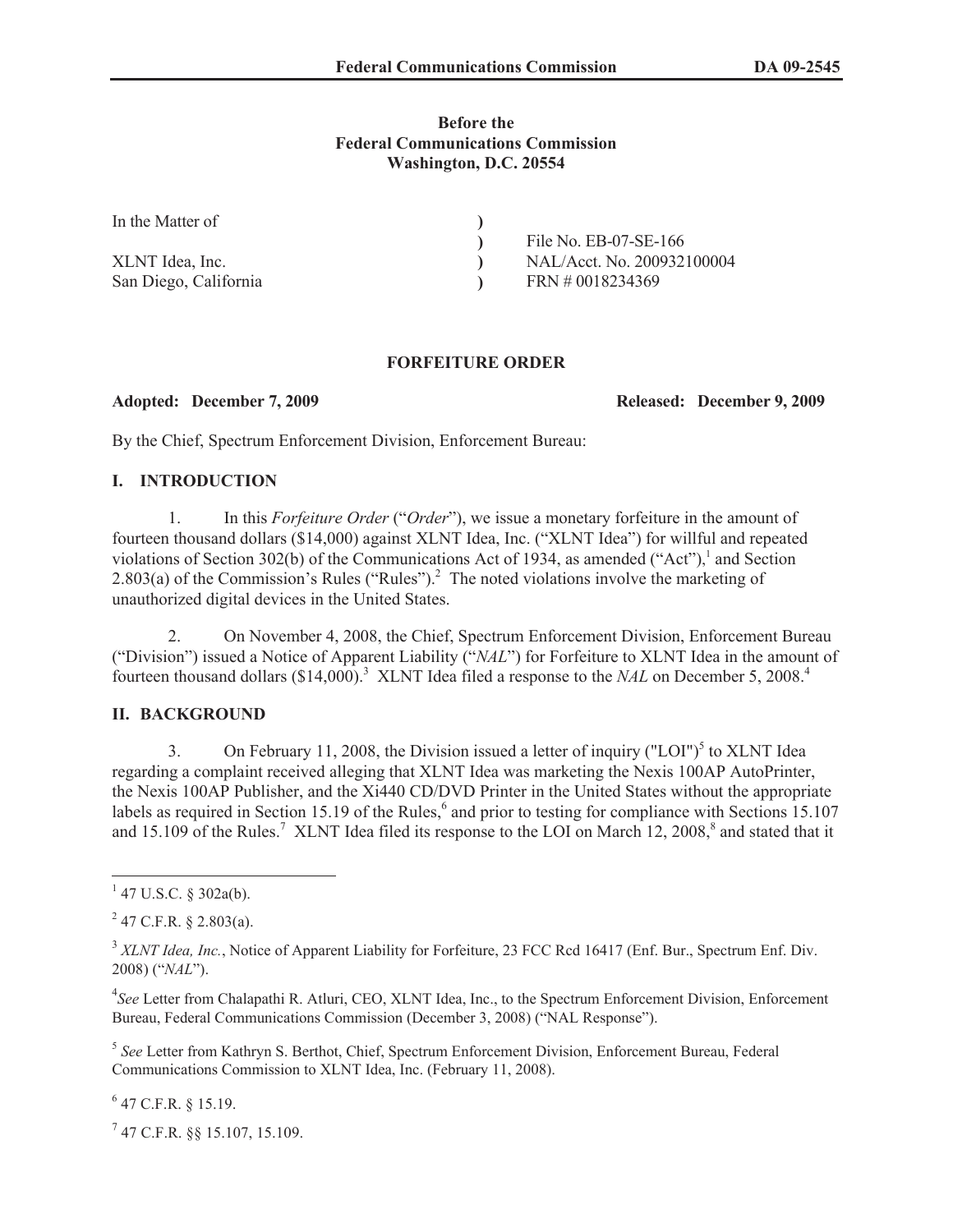manufactures the Nexis 100AP AutoPrinter, the Nexis 100AP Publisher, and the Xi440 CD/DVD Printer at its facility in San Diego, California and markets all three devices for both residential and commercial use, and that until receipt of the LOI it was unaware of the applicable FCC technical and labeling requirements.<sup>9</sup> XLNT Idea stated further that subsequent to receipt of the LOI, it had completed testing of the devices, and asserted that the testing demonstrates that it has satisfied the Declaration of Conformity requirements for these devices.<sup>10</sup>

4. On November 4, 2008, the Division released a *NAL* finding that XLNT Idea marketed the Nexis 100AP AutoPrinter, the Nexis 100AP Publisher, and the Xi440 CD/DVD Printer in the United States prior to authorization.<sup>11</sup> We noted that the Nexis 100AP AutoPrinter and the Nexis 100AP Publisher are identical except that the Nexis 100AP Publisher can burn cds and dvds; therefore, testing and authorization of the Nexis 100AP Publisher is sufficient to demonstrate compliance of the Nexis 100AP AutoPrinter. Thus, the *NAL* found that XLNT Idea marketed two distinct unauthorized devices prior to authorization. XLNT Idea's marketing of each of these devices was found to be a separate continuing violation.<sup>12</sup> Accordingly, the Division proposed a forfeiture in the amount of \$14,000 for the apparent willful and repeated violations of Section 302(b) of the Act and Section 2.803(a) of the Rules.

5. In its NAL Response, XLNT Idea does not dispute that it marketed and manufactured two distinct unauthorized devices prior to authorization. Instead, it only seeks a reduction or cancellation of the proposed forfeiture due to an inability to pay. In support of this claim, XLNT Idea asserts that its business is funded by debt and operates with limited resources.<sup>13</sup> XLNT explains that even after three years and a few successful products, it is not financially able to control its manufacturing process.<sup>14</sup> XLNT Idea also asserts that it could not afford expensive consultants to guide it through regulatory and other legal issues. <sup>15</sup> XLNT Idea states that the proposed forfeiture is a heavy burden.<sup>16</sup> To substantiate these claims, XLNT Idea submits federal tax returns for 2006, 2007, and a financial statement for 2008.

9 *Id.* at 2-3, 7-8, 12.

<sup>10</sup> *See* LOI Response at 4-6, 8-10, 13-14. XLNT Idea noted that because the Nexis 100AP AutoPrinter and Nexis 100AP Publisher are identical except that the Nexis 100AP AutoPrinter cannot burn cds or dvds, it was only necessary to test the Nexis 100AP Publisher and the tests results for the Nexis 100AP Publisher also demonstrate compliance of the Nexis 100AP AutoPrinter. *Id.* at 4. The test report covering the Nexis 100AP AutoPrinter and Nexis 100AP Publisher was dated February 28, 2008. The test report for the Xi440 CD/DVD Printer was dated March 8, 2008.

<sup>11</sup> *NAL*, 23 FCC Rcd at 16420.

<sup>12</sup> *Id., citing San Jose Navigation, Inc., Notice of Apparent Liability for Forfeiture, 21 FCC Rcd 2873 (2006), forfeiture ordered*, 22 FCC Rcd 1040 (2007), *response pending*; *Samson Technologies, Inc*., Notice of Apparent Liability for Forfeiture, 19 FCC Rcd 4221, 4225 (2004), *consent decree ordered,* 19 FCC Rcd 24509 (2004) (both finding that the marketing of each separate model of unauthorized equipment constitutes a separate violation).

<sup>13</sup> NAL Response at 1.

<sup>14</sup> *Id.*

<sup>15</sup> *Id.*

<sup>16</sup> *Id.*

<sup>(</sup>Continued from previous page …)

<sup>&</sup>lt;sup>8</sup> See Letter from Michael J. Schrier, Esquire, counsel for XLNT Idea, Inc., to Gabriel Collazo, Spectrum Enforcement Division, Enforcement Bureau, Federal Communications Commission (March 12, 2008) ("LOI Response").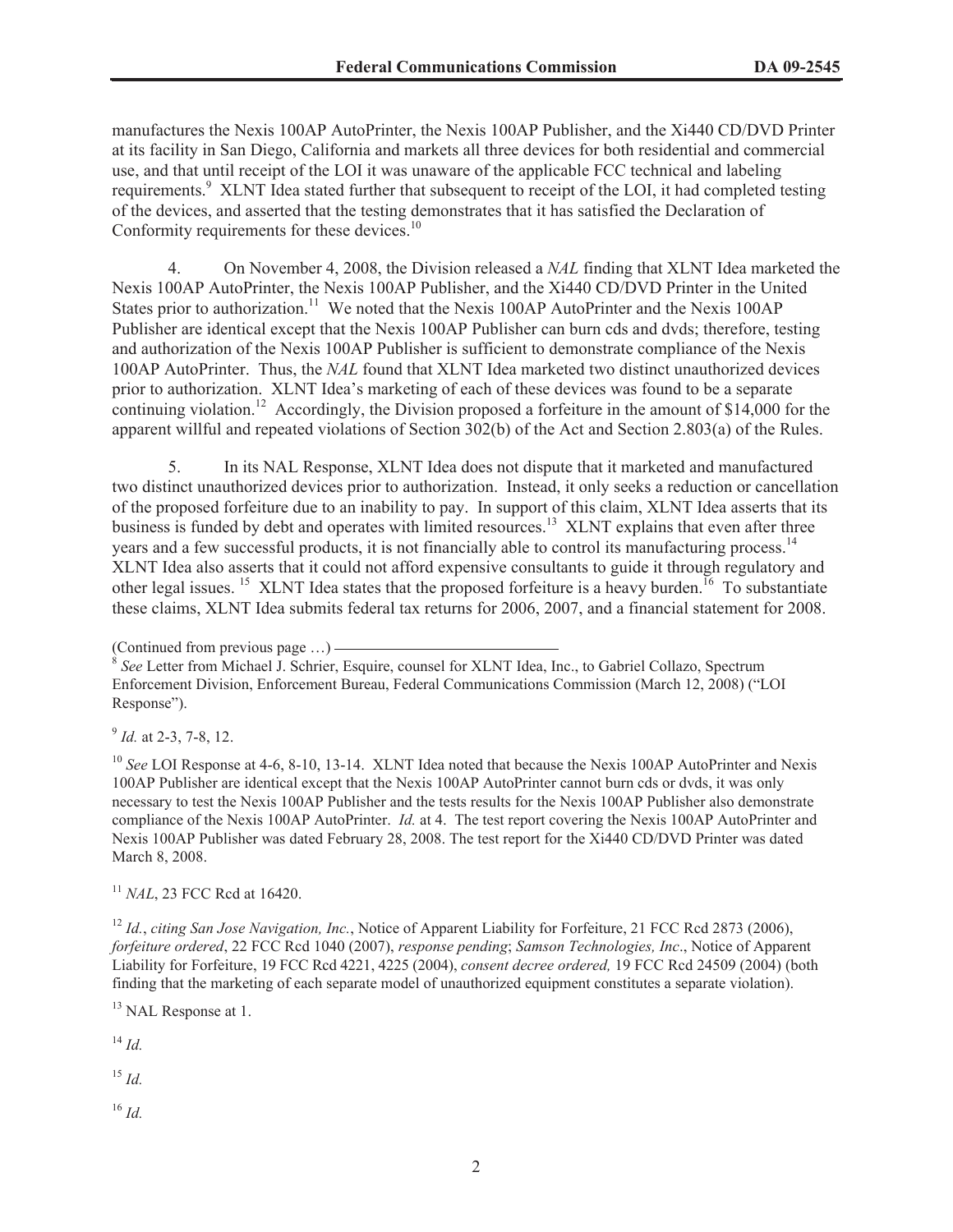# **III. DISCUSSION**

6. The forfeiture amount proposed in this case was assessed in accordance with Section 503(b) of the Act,<sup>17</sup> Section 1.80 of the Rules,<sup>18</sup> and the Commission's *Forfeiture Policy Statement*.<sup>19</sup> In assessing forfeitures, Section 503(b)(2)(E) of the Act requires that we take into account the nature, circumstances, extent and gravity of the violation and, with respect to the violator, the degree of culpability, any history of prior offenses, ability to pay, and such other matters as justice may require.<sup>20</sup>

7. XLNT Idea, in responding to the *NAL*, does not dispute that it marketed and manufactured two distinct unauthorized devices prior to authorization, and it only seeks a reduction or cancellation of the proposed forfeiture due to an inability to pay. We have considered XLNT Idea's response to the *NAL* in light of the above statutory factors, our Rules, and the *Forfeiture Policy Statement*. We conclude that XLNT Idea willfully<sup>21</sup> and repeatedly<sup>22</sup> violated Section 302(b) of the Act and Section 2.803(a) of the Rules and that no mitigating circumstances warrant cancellation or further reduction of the proposed forfeiture amount.

8. In analyzing financial hardship claims, the Commission generally looks to a company's gross revenues as a reasonable and appropriate yardstick to determine their ability to pay assessed forfeitures.<sup>23</sup> Indeed, the Commission has stated that if a company's gross revenues are sufficiently large, the fact that net losses are reported, alone, does not necessarily signify inability to pay.<sup>24</sup>

 $20$  47 U.S.C. § 503(b)(2)(E).

<sup>21</sup> Section 312(f)(1) of the Act defines "willful" as "the conscious and deliberate commission or omission of [any] act, irrespective of any intent to violate" the law.  $47 \text{ U.S.C.} \$   $312(f)(1)$ . The legislative history of Section 312(f)(1) of the Act clarifies that this definition of willful applies to Sections 312 and 503(b) of the Act, H.R. REP. No. 97-765, 51 (Conf. Rep.), and the Commission has so interpreted the terms in the Section 503(b) context. *See Southern California Broadcasting Co.,* Memorandum Opinion and Order, 6 FCC Rcd 4387, 4387-88 (1991), *recon. denied,* 7 FCC Rcd 3454 (1992) ("*Southern California*").

<sup>22</sup> Section 312(f)(1) of the Act defines "repeated" as "the commission or omission of [any] act more than once or, if such commission or omission is continuous, for more than one day." 47 U.S.C. § 312(f)(1). *See also Southern California*, 6 FCC Rcd at 4388 (applying this definition of repeated to Sections 312 and 503(b) of the Act).

<sup>23</sup> *See PJB Communications of Virginia, Inc*., Memorandum Opinion and Order, 7 FCC Rcd 2088, 2089 (1992) ("*PJB Communications*"); *see also Forfeiture Policy Statement*, 12 FCC Rcd at 17106-07.

<sup>24</sup> *See PJB Communications*, 7 FCC Rcd at 2089 (noting that information about net losses may be relevant in assessing an inability to pay claim, but where "gross revenues are sufficiently great ... the mere fact that a business is operating at a loss does not itself mean that it cannot afford to pay a forfeiture.") *See also Local Long Distance, Inc*., Forfeiture Order, 15 FCC Rcd 24385, 24389 (2000), *recon. denied*, 16 FCC Rcd 10023, 10025 (2001); *Independent Communications, Inc*., Memorandum Opinion and Order, 14 FCC Rcd 9605 (1999), *recon. denied*, 15 FCC Rcd 16060 (2000); *Frank Neely*, Forfeiture Order, 19 FCC Rcd 16135, 16135-16136 (Enf. Bur. 2007), *recon. denied*, 22 FCC Rcd 1434, 1436 (Enf. Bur. 2007) ("*Frank Neely*"); *Hoosier Broadcasting Corporation*, Forfeiture Order, 14 FCC Rcd 3356 (Consumer Info. Bur. 1999), *recon. denied*, 15 FCC Rcd 8640, 8641 (Enf. Bur. 2002) ("*Hoosier Broadcasting*"); *Side by Side, Inc.*, Forfeiture Order, 23 FCC Rcd 7393, 7395 (Enf. Bur., Spectrum Enf. Div. 2008), *review pending*.

 $17$  47 U.S.C. § 503(b).

<sup>18</sup> 47 C.F.R. § 1.80.

<sup>19</sup> *The Commission's Forfeiture Policy Statement and Amendment of Section 1.80 of the Rules to Incorporate the Forfeiture Guidelines*, Report and Order, 12 FCC Rcd 17087 (1997), *recon. denied*, 15 FCC Rcd 303 (1999) ("*Forfeiture Policy Statement*").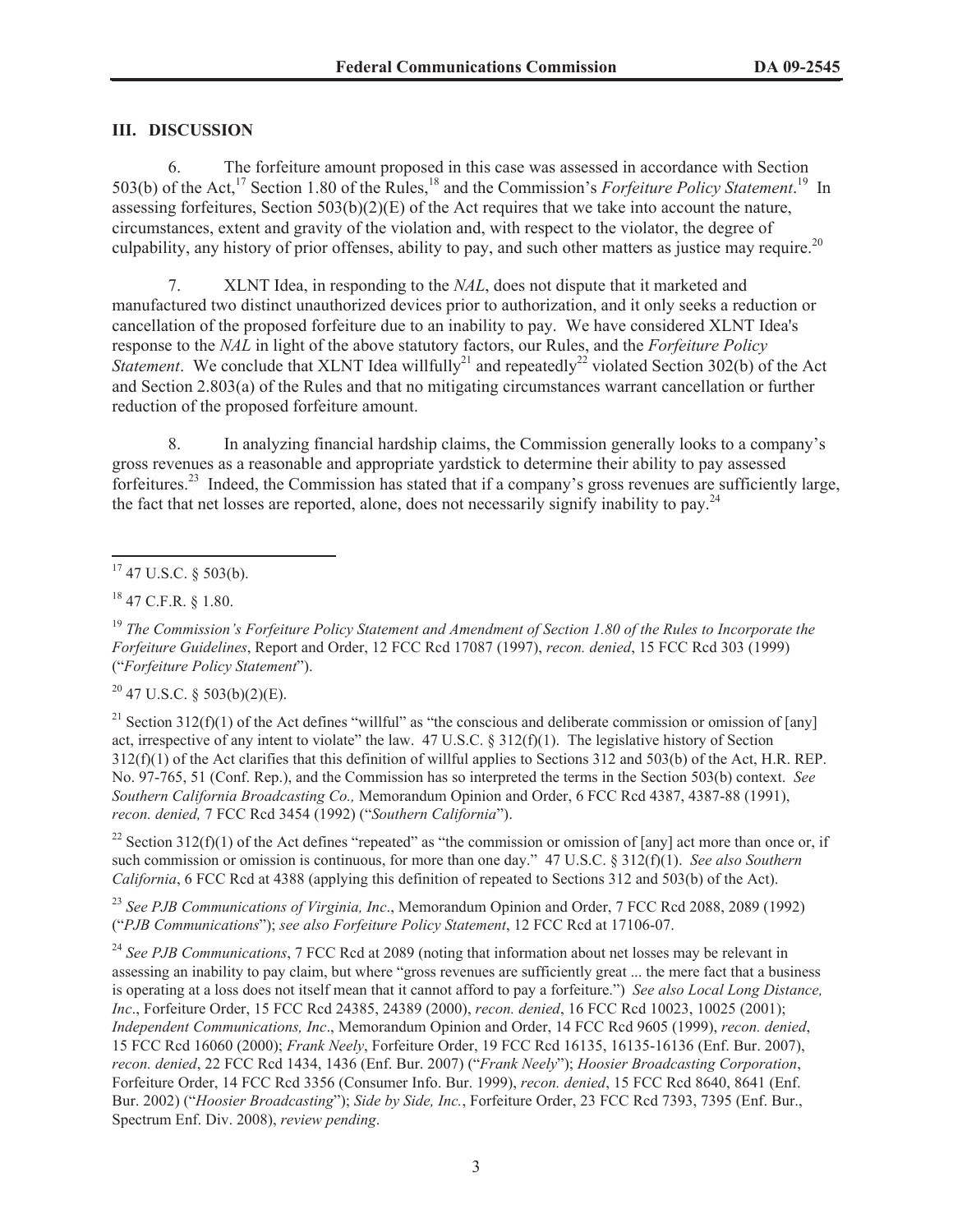9. Based on the documentation provided, we find that XLNT Idea has not demonstrated that a reduction or cancellation of the proposed forfeiture is warranted. XLNT Idea's financial documents for the most recent three-year period reflect gross revenues that effectively negate the financial hardship claim as it relates to the forfeiture amount before us. Specifically, the proposed forfeiture of \$14,000 expressed as a percentage of XLNT Idea's gross revenues is significantly less than the threshold used to determine an inability to pay reduction.<sup>25</sup> In this case, the forfeiture represents a percentage of XLNT Idea's gross revenues that falls well within the percentage range generally considered payable. As the Commission has recognized, if a violator could escape meaningful sanctions for violations of the Rules by seeking an inability to pay reduction that is unsupported by its gross revenues, it would be in a position to undermine the remedial purposes of Section 503 of the Act.<sup>26</sup>

10. As a result of our review, we conclude that that no reduction or cancellation is warranted for an inability to pay. Accordingly, we find that XLNT Idea willfully and repeatedly violated Section 302(b) of the Act and Section 2.803(a) of the Rules and that a forfeiture in the amount of \$14,000 is appropriate.

#### **IV. ORDERING CLAUSES**

11. Accordingly, **IT IS ORDERED** that, pursuant to Section 503(b) of the Act, and Sections  $0.111$ ,  $0.311$  and  $1.80(f)(4)$  of the Rules,<sup>27</sup> XLNT Idea, Inc. **IS LIABLE FOR A MONETARY FORFEITURE** in the amount of fourteen thousand dollars (\$14,000) for willful and repeated violation of Section 302(b) of the Act and Section 2.803(a) of the Rules.

12. Payment of the forfeiture must be made by check or similar instrument, payable to the order of the Federal Communications Commission. The payment must include the NAL/Account Number and FRN Number referenced above. Payment by check or money order may be mailed to Federal Communications Commission, P.O. Box 979088, St. Louis, MO 63197-9000. Payment by overnight mail may be sent to U.S. Bank – Government Lockbox #979088, SL-MO-C2-GL, 1005 Convention Plaza, St. Louis, MO 63101. Payment by wire transfer may be made to ABA Number 021030004, receiving bank TREAS/NYC, and account number 27000001. For payment by credit card, an FCC Form 159 (Remittance Advice) must be submitted. When completing the FCC Form 159, enter the NAL/Account number in block number 23A (call sign/other ID), and enter the letters "FORF" in block number 24A (payment type code). Requests for full payment under an installment plan should be sent to: Chief Financial Officer -- Financial Operations, 445 12th Street, S.W., Room 1-A625, Washington, D.C. 20554. Please contact the Financial Operations Group Help Desk at 1-877-480-3201 or Email: ARINQUIRIES@fcc.gov with any questions regarding payment procedures. XLNT Idea, Inc. will also send electronic notification on the date said payment is made to Celia Lewis at Celia.Lewis@fcc.gov and to Ricardo Durham at Ricardo.Durham@fcc.gov.

<sup>25</sup> *See, e.g., PJB Communications*, 7 FCC Rcd at 2089 (forfeiture not deemed excessive where it represented approximately 2.02 percent of the violator's gross revenues); *Hoosier Broadcasting*, 15 FCC Rcd at 8641 (forfeiture not deemed excessive where it represented approximately 7.6 percent of the violator's gross revenues).

<sup>26</sup> *See, e.g., Frank Neely,* 22 FCC Rcd at 1435.

 $^{27}$  47 C.F.R. §§ 0.111, 0.311, 1.80(f)(4).